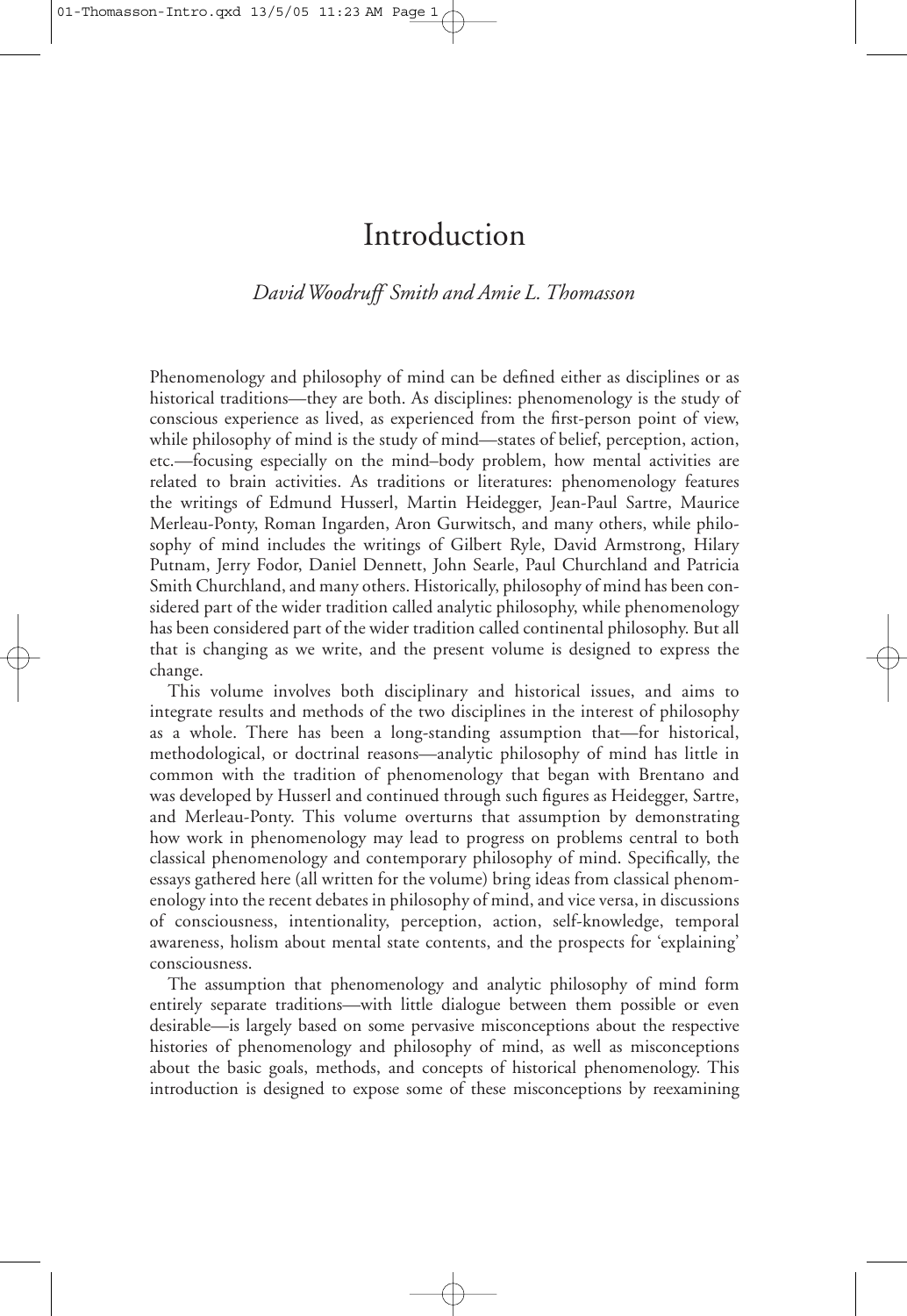the intertwined histories of the two traditions and clarifying the methods, goals, and AQ: Please central concepts of phenomenology in a way that can relieve us of the common misunderstandings. Once that work is done, the way will be cleared for the essays that follow to demonstrate the role of phenomenology (as an ongoing discipline) in the philosophy of mind (as on ongoing discipline).<sup>1</sup>

check the Running Head is ok as it is not provided in the list.

# 1. A BRIEF HISTORY OF PHILOSOPHY OF MIND

The canonical history of the philosophy of mind reads something like this:<sup>2</sup> In the eighteenth and nineteenth centuries, the study of the mind—in both rationalist and empiricist schools—was thought to proceed by introspection, not by the methods of external observation, experimentation, and theory-formation used in the natural sciences. But in the early twentieth century, at the point when philosophy and psychology were finally to diverge, the old 'introspectionist' approach to psychology was discredited. It was rejected by 'behaviorist' psychologists seeking to avoid guesswork about the mental states of human and animal subjects, $3$  and by their philosophical counterparts adhering to the positivist view that propositions about mind or anything else can be meaningful only if publicly verifiable. If the scientific study of 'mind' was to survive at all, it had to be reconfigured as the study of something external, public, observable, and testable.

Initially, the obvious candidate for study was human behavior rather than 'inner' mental processes, and thus behaviorism came into prominence with psychologists like James Watson and B. F. Skinner. By the 1940s analytic philosophers were developing quasi-behaviorist analyses of language about mind, tying talk of mental states of sensation and belief to talk of behavior, this motif unfolding in Ludwig Wittgenstein, Gilbert Ryle, and Wilfrid Sellars. Though none were behaviorists proper, the air was laced with a certain suspicion of 'inner' mental states behind behavior and speech. Yet, as decades passed, the promised reductions of mind to behavior were not forthcoming. The elimination of the inner 'springs' of behavior seemed to have been a philosophical mistake, even if it had methodological benefits in psychology.

But what if mind were simply identified with brain? If the internal springs of action, in states of perception and thought and desire, were conceived not as distinct states of a Cartesian mind observable only by introspection, but as identical with physical states of the brain, then they too would be subject in principle to external observation

³ See, e.g. Watson (1914) and (1925), and Skinner (1938).

 $1$  Relations between phenomenology and philosophy of mind are the focus of two particularly relevant previous collections: Dreyfus (1982); Petitot et al. (1999). These two volumes concentrate on issues of cognitive science, at two periods in its recent history. The present volume aims to bring out conceptual and historical connections between phenomenology and analytic philosophy of mind broadly conceived (including but not exclusively focused on cognitive science).

² A nice synopsis of something like the canonical history may be found in Armstrong (1999: 3–7). An excellent sourcebook on philosophy of mind, congenial to the aims of the present volume, is Chalmers (2002). A wide-ranging collection of relevant work on consciousness in contemporary analytic philosophy of mind is Block et al. (1997).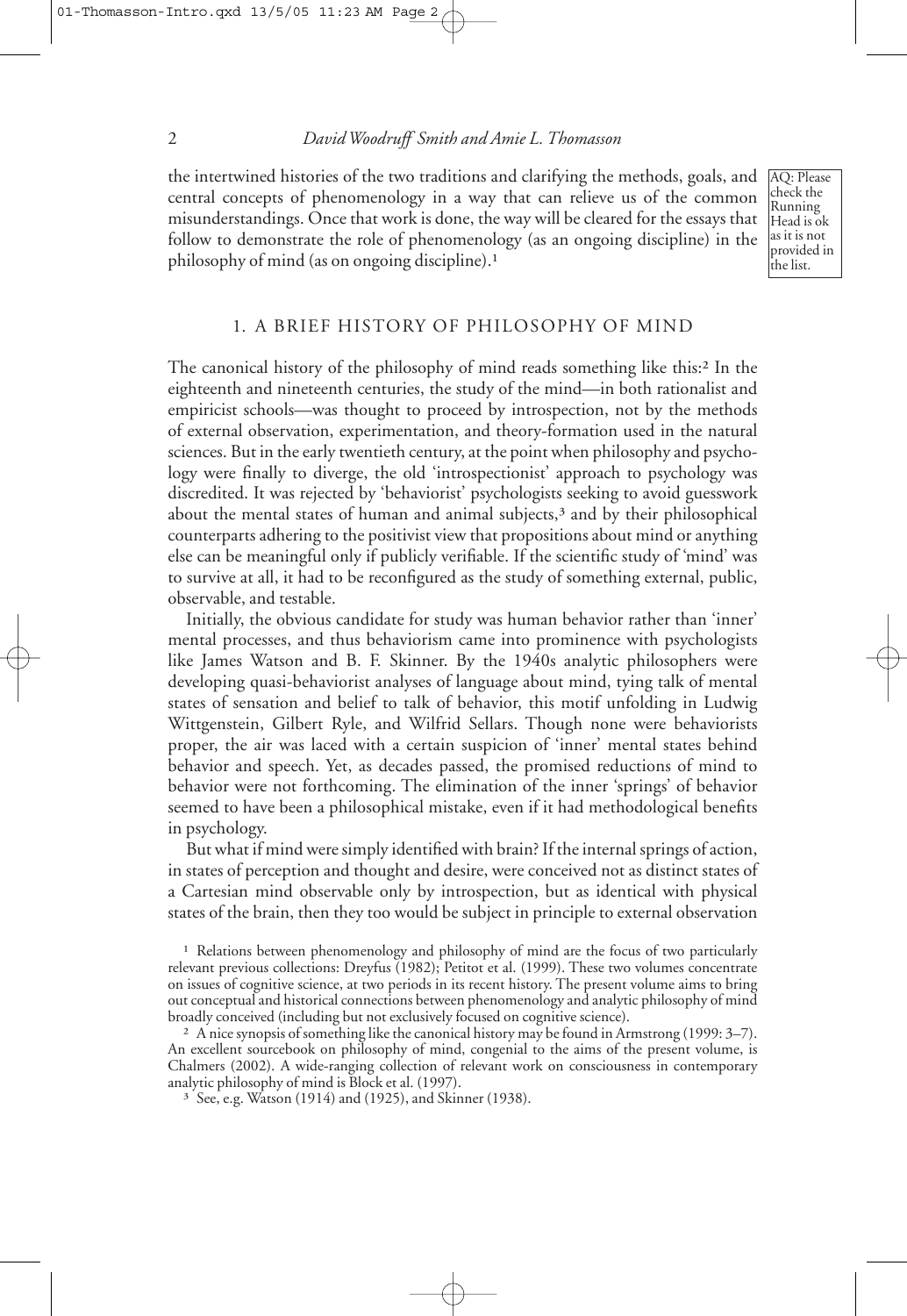and scientific verification. Thus there arose, in the 1950s, the identity theory, proposed by U. T. Place, J. J. C. Smart, and David Armstrong as a way of reintroducing 'inner' mental states while retaining both public verifiability and a materialist ontology consistent with modern science. It was thus proposed, for example, that pain is simply identical with a certain process in the nervous system ('C-fiber stimulation', as the mock physiology put it).

However, when one-to-one correlations between types of neural states and types of mental states, such as belief and desire, were not forthcoming, heirs to the identity theory were developed. Taking root around 1970 in writings of Hilary Putnam and Jerry Fodor, functionalism identified mental state types with types of causal or computational function, rather than types of physical state defined, say, by structures of neurons. The computer model of information processing further encouraged a functionalist ontology, promoted by Daniel Dennett and others, proposing that mind is to brain as software is to hardware. Gradually, though, it became apparent that function alone does not capture the representational features of belief and desire, or the qualitative character of seeing yellow. The eliminativism developed by Paul Churchland and Patricia Smith Churchland then sought to eliminate the recalcitrant 'mental' states of common sense or 'folk' psychology in favor of neural network activity discovered by physical science alone.<sup>4</sup> These heirs to the identity theory are prominent on the stage of philosophy of mind today, seeking a theory of mind that is susceptible to empirical experimentation and committed only to a materialist ontology of physical-chemicalbiological phenomena.

As a consequence of this path of development, contemporary philosophy of mind has been left with certain canonical problems and broad omissions. It is by now generally acknowledged that materialist views of mind at least have great difficulties in really explaining or understanding some of the philosophically most interesting features of mind, including the intentionality of many mental states, the nature and existence of sensory qualia, even the form and existence of consciousness itself.<sup>5</sup> Philosophers of mind such as Thomas Nagel and John Searle have argued for the irreducibly 'subjective' characters of consciousness and intentionality, while still seeking a naturalistic scientific metaphysics. Other traditional problems about consciousness also lie in waiting, involving, notably, the nature of time consciousness, whether or not sensation should be considered as exhibiting intentionality, and the possibility of collective consciousness. These features of mind don't seem susceptible to investigation by the natural scientific methods of public observation and testing (whether of behaviors, brain states, or causal roles), and so have been largely ignored by the mainstream materialist tradition, or treated in merely physiological or behavioral terms that seem to bypass the real philosophical issues. Thus, even in the view of its practitioners, contemporary philosophy of mind faces some great hurdles and leaves a lot of work to be

⁴ Paul Feyerabend had proffered a view of eliminative materialism; the Churchlands pressed their case with details of neuroscience.

⁵ Thus, e.g., Armstrong (1999: 6–7) lists consciousness, sensible qualities, and intentionality as the three most serious problems facing materialist views of mind. A detailed critique of contemporary naturalistic philosophy of mind, informed by phenomenology, is the introduction to Petitot et al. (1999).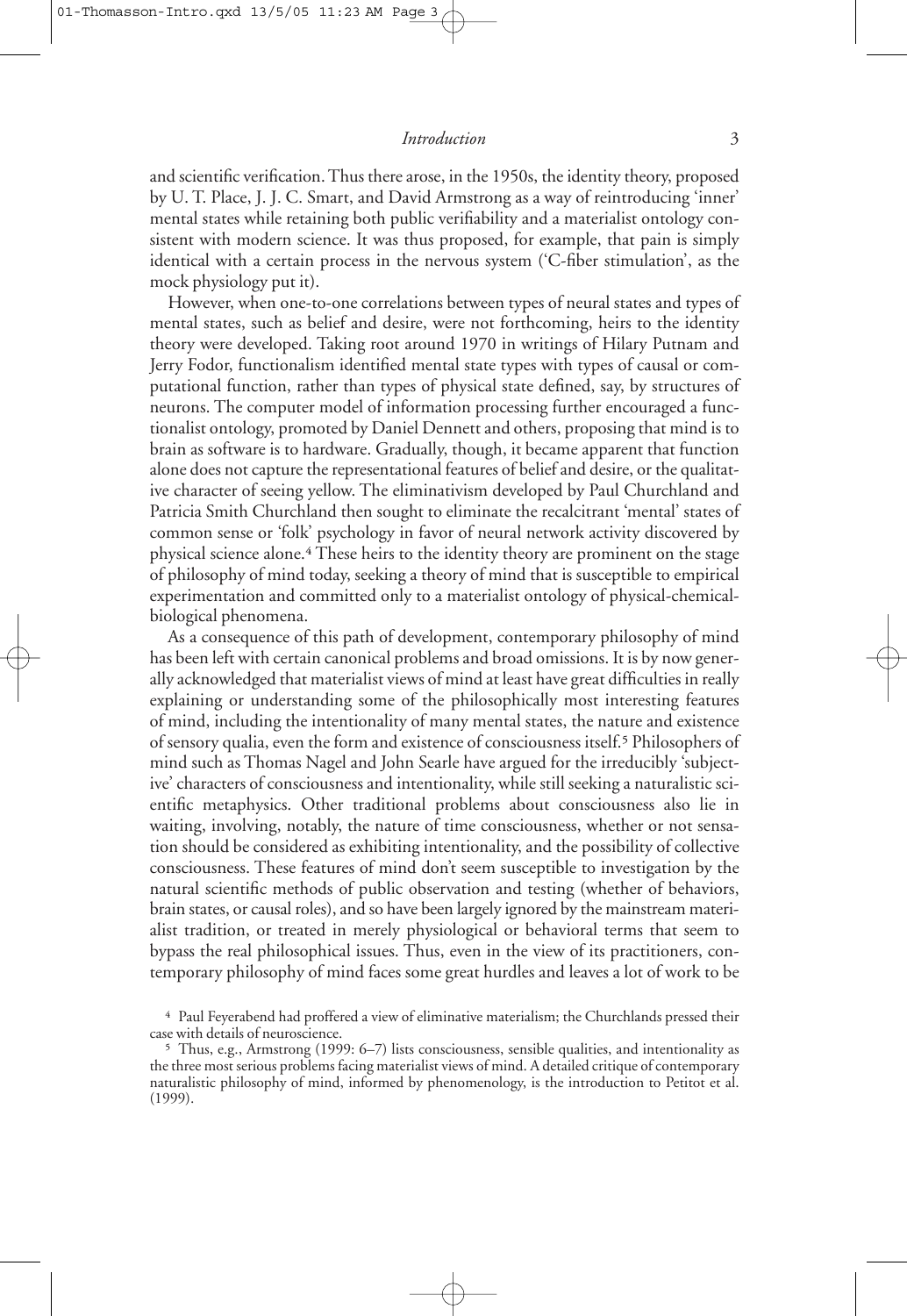done if it is to solve many of the central philosophical problems about the mental, including problems regarding intentionality, sensation, consciousness, and action and if it is to provide the needed groundwork for addressing other philosophical problems dealing with action, artifacts, culture, and society.

# 2. THE HISTORY, CONCEPTS, AND METHODS OF PHENOMENOLOGY

The canonical history of philosophy of mind simply omits mention of phenomenology, on the assumption that the latter is part of a separate tradition of 'continental' philosophy, whose goals, methods, and doctrines are so completely separate from analytic philosophy of mind that the histories of the two traditions can be told in isolation. Phenomenology is well surveyed in its own right in many places.<sup>6</sup> But here we want to approach phenomenology in a context that includes philosophy of mind.

Phenomenology is often associated today with introspectionist psychology, the rejection of which marked the start of analytic philosophy of mind.<sup>7</sup> And so phenomenology is treated as justifiably ignored, and separated from philosophy of mind. But the idea that phenomenology is a hangover of an outmoded introspective approach to the mind is an unfortunate misconception that masks the history of the two traditions and misrepresents the goals and methods of phenomenology in a way that obscures its contribution to philosophy of mind.

The phenomenological approach to studying the mind was from the very start interwoven with the analytic tradition, as phenomenology grew out of Franz Brentano's response to John Stuart Mill, and Husserl's rejection of 'psychologistic' logic in Mill and other nineteenth-century authors.<sup>8</sup> In fact, Husserl's phenomenology influenced not only continental figures such as Heidegger, Sartre, and Merleau-Ponty, but also (less famously) central analytic figures including Rudolf Carnap, Gilbert Ryle, Wilfrid Sellars, and Hilary Putnam.<sup>9</sup> Most importantly, phenomenology sought a distinctively philosophical route to the study of the mind that avoids *both* the methods of introspectionist psychology *and* the methods of naturalistic psychology

⁶ A brief overview of phenomenology, appropriate to our Introduction, is David Woodruff Smith (2003). A detailed survey of classical phenomenology is Moran (2000). Fundamentals of Husserlian phenomenology and its relation to philosophy of language, logic, and mind are laid out in Smith and McIntyre (1982). Barry Smith and David Woodruff Smith (1995) study key aspects of Husserl's philosophy in a broadly analytic style. A contemporary overview of transcendental phenomenology as a discipline is Sokolowski (2000). <sup>7</sup> See Dennett (1987: 154, 157–8). as a discipline is Sokolowski (2000).

⁸ See Dummett (1993–8).

⁹ For discussion of the relationship between Husserl and Carnap see Friedman (1999). On the relation between Husserl and Ryle, see Livingston, this volume, and Thomasson (2002). Discussion of Sellars and Husserl may be found in Thomasson, this volume. For Husserl's influence on Putnam, see Putnam (1987), (1988), and (1981). There has also been at least an indirect influence on Jerry Fodor. Fodor's notion of a 'language of thought' develops a Lockean view detailed by Husserl, and Fodor's 'methodological solipsism' indirectly echoes Husserl's method of bracketing, as Carnap coined the term 'methodological solipsism' after hearing Husserl's lectures. (See Fodor (1982: 277–303). )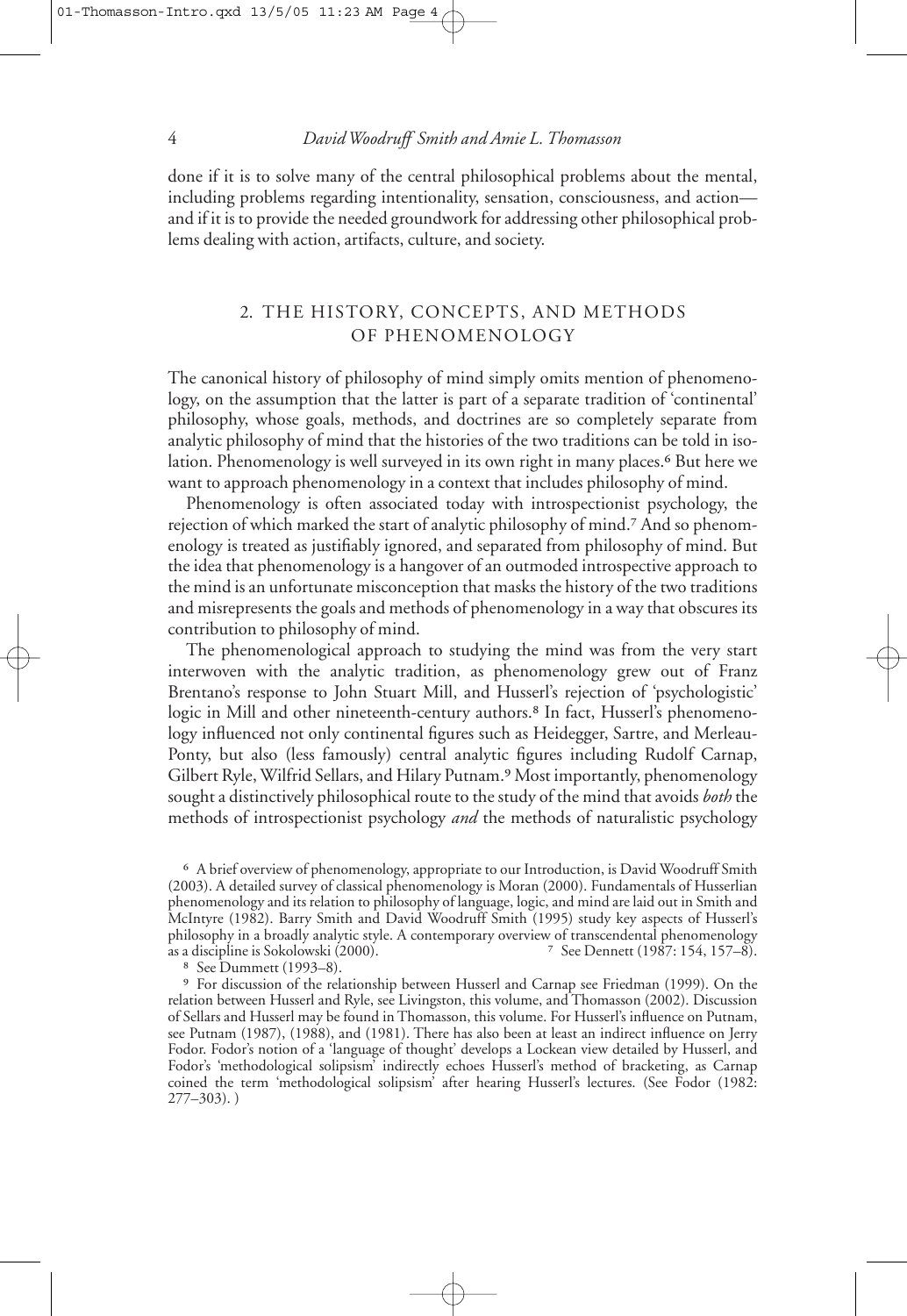keyed to publicly observable physical phenomena—the methodology that has led to behaviorism, identity theories, functionalism, eliminativism, and their characteristic shortcomings.

On the standard story above, contemporary philosophy of mind emerged from the rejection of introspectionist psychology, the insistence on studying the mind via the methods of natural science, and the drive to preserve a materialist ontology consonant with the rest of natural science. But this line of theory was not the only reaction against the view that the mind was to be investigated by introspection of inner phenomena. In the late nineteenth century, before behaviorism of both psychological and philosophical varieties, before the Vienna Circle and its form of empiricism and positivism, and working already in a Viennese tradition of seeking exact and scientific philosophy, Franz Brentano sought to put psychology on a new path, notably in *Psychology from an Empirical Standpoint* (1874).<sup>10</sup> Brentano became dissatisfied with the idea that studying the mind is a matter of studying internal mental phenomena by a kind of inner observation, just as studying the physical world is a matter of studying physical phenomena by external observation. But Brentano did not try to collapse the two areas of study by basing the study of mental phenomena in external observation of physical phenomena such as behavior or brains. Instead, he sought a way to distinguish the method of study proper to the philosophical study of mind from that proper to empirical psychology (regardless of whether the empirical observations were 'internal' or 'external'). As a result, he distinguished what he called 'genetic' and 'descriptive' psychology.

For Brentano, 'genetic psychology' is the empirical study of mental phenomena, based in experimentation and statistical methods, from which we can search for laws and causal explanations. By contrast, Brentano held, 'descriptive psychology' or 'descriptive phenomenology' does not involve searching for laws of cause and effect, nor does it describe particular psychological episodes (whether by introspection or any other means). Instead, its purpose is to specify and classify the basic types of mental phenomena, determining their characteristics and essential interrelations. Thus, for example, rather than studying the causes of perceptions, emotions, etc. (whether through introspection, observation of behavior, investigation of brain states, or even, as Freud would soon propose, psychoanalysis), descriptive psychology would seek to answer such questions as: What is a perception, a judgment, an emotion, etc.? What is required for a particular emotion to be a case of regret? What is the characteristic relationship between emotion and judgment, or emotion and presentation? This sort of study involves the clarification of the very form of and relations among mental states of different types. And as such, Brentano argues, $^{11}$  descriptive psychology is prior to genetic psychology, since studying the causes of perception, memory, emotion, etc. presupposes understanding what it is for an event to be one of seeing, remembering, regretting, etc. This analysis of the basic types of mental functioning and their essential interrelations then comprises the distinctively *philosophical* approach to the mind, and provides a way of distinguishing it from the researches of empirical psychology.

<sup>&</sup>lt;sup>10</sup> See Brentano (1874/1995) (1874/1982). Also see Barry Smith (1994: chs. 1, 2), for discussion of Brentano's influence on the development of philosophy in Vienna, including the Vienna Circle.

<sup>&</sup>lt;sup>11</sup> Brentano (1982: 10).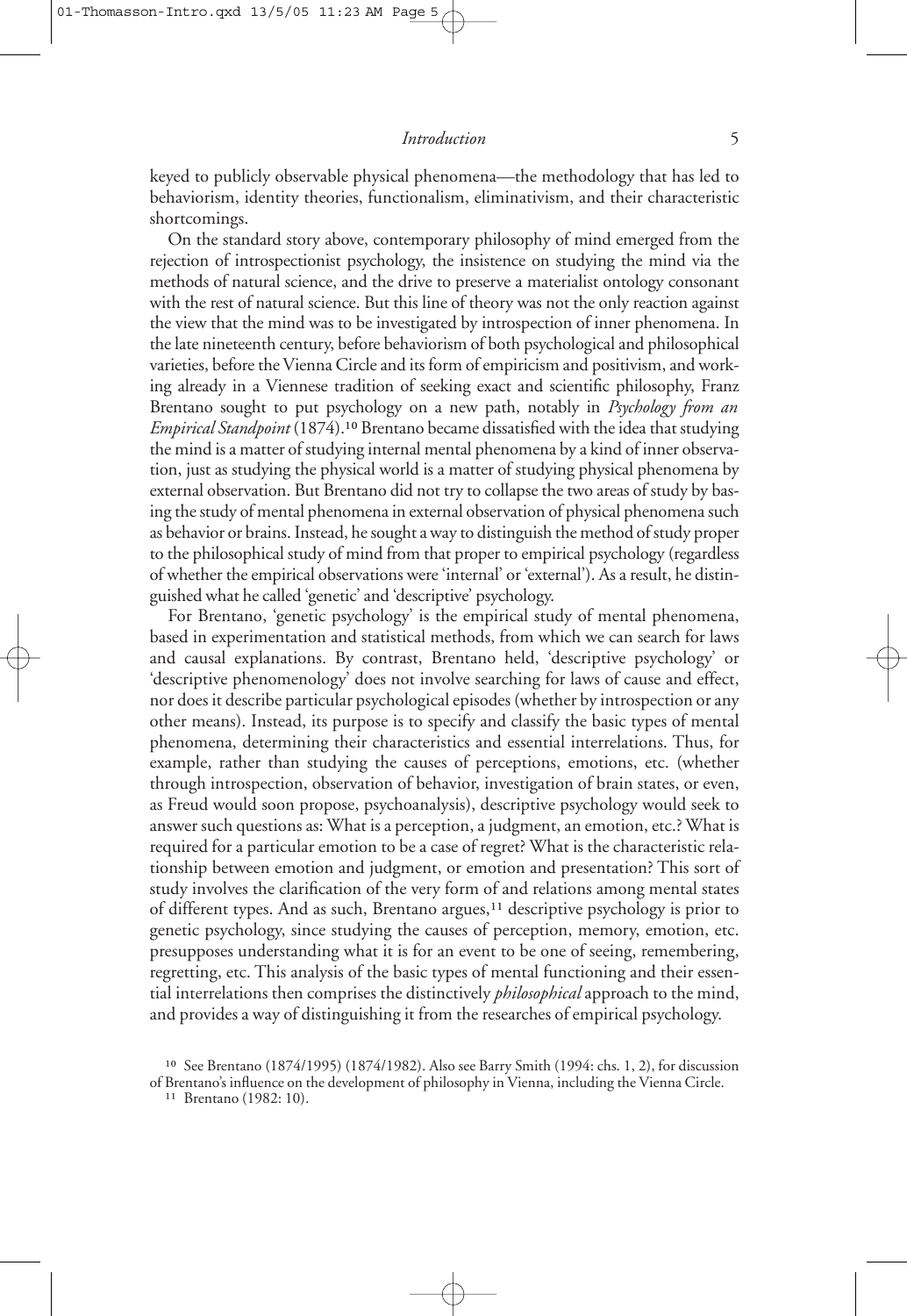Brentano's idea of descriptive psychology was then famously developed into his student Edmund Husserl's idea of phenomenology, first detailed in Husserl's *Logical Investigations* (1900–1). Husserl made a concerted effort to demonstrate that phenomenology does *not* involve an introspectionist recording of, for example, the feel of one's own mental states, repeatedly arguing that phenomenology does not rely on any kind of inner observation and is not subject to the kind of skepticism leveled against introspection-based psychologies.<sup>12</sup> Like Brentano before him, Husserl is clear that phenomenology is exclusively a matter of studying the general essences of experiences and relations among these, not a matter of empirical study of one's individual experiences, whether by 'internal' observation or any other means.<sup>13</sup> Like Brentano, he conceives of phenomenology as prior to empirical psychology, since it is concerned with analyzing and describing the 'intentional essences' of experiences of presentation, perception, judgment, imagination, etc., and thus with clarifying the essences or types of mental states that empirical psychologists must assume in their observations and experimentation.<sup>14</sup>

To give a certain authority or autonomy to phenomenology as distinct from empirical psychology and neuroscience—the cognitive sciences, in today's parlance—is not, however, to deny the latter's roles in understanding the mind. Nor is it to deny the relations of consciousness to its environment. Our conscious experience is dependent on what happens in our brains (see Bickle and Ellis, this volume). Furthermore, perception and action are intertwined with our bodies and are so experienced, as Husserl and Merleau-Ponty stressed (see Bermúdez, Siewert, and Carman, all in this volume). And our experience is further dependent, in different ways, on what happens around us in the world—on our personal histories, on social and political formations, on human history, and on the biological evolution of our species. But whatever gives rise to our conscious experience, the essences of our experiences of various types are there to be studied in their own right, and that is the point of the Brentano–Husserl conception of phenomenology as a discipline.

Nor is there anything mysterious about this study of 'essences'. The essences of experience types are understood through our *concepts* of experiences of different types. And so, to the extent that our concepts are accurate, we may study what is involved in the essence of, say, perceiving an external physical object, by asking what, according to the very concept of a perception of an external object, would be necessary for any experience to count as one of this type. Thus the phenomenological goal of studying the essential forms of and relations among different experience types has much in common with, and can be seen as leading into, the conceptual analysis of mental state types that characterizes at least one strain of analytic philosophy of mind.

In fact, Husserl's idea of a distinctively philosophical (phenomenological) approach to the mind—one based not on introspection, but rather on considering the essences and correlated concepts of mental states of various types—was the crucial historical influence on Gilbert Ryle's defense of conceptual analysis as the appropriate method of

<sup>14</sup> Logical Investigations, loc. cit., Volume II, Investigation VI, Introduction, §1, p. 183.

<sup>&</sup>lt;sup>12</sup> Husserl (1913/1962: §79, p. 204). A later translation *is Ideas toward a Pure Phenomenology and a Phenomenological Philosophy* (1983). Known as Ideas I.

<sup>&</sup>lt;sup>13</sup> Husserl  $(1900-1/2001)$ : vol. ii, Investigation VI, Introduction, §1, p. 183).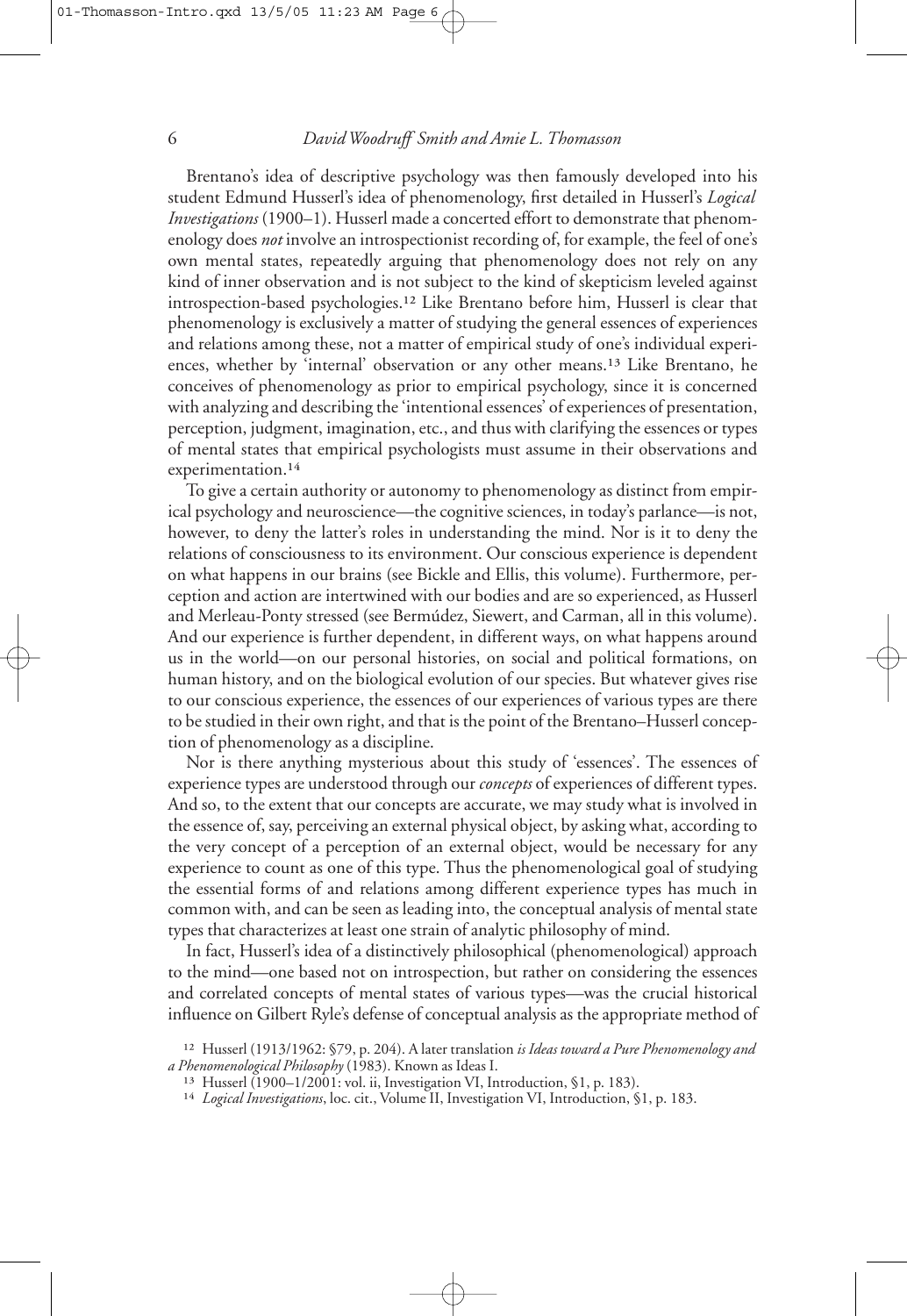philosophy, and thereby also on Ryle's attempt to dissolve traditional problems with the concept of mind by rectifying the 'logic' of mental terms or concepts (see Livingston, this volume).<sup>15</sup> In *The Concept of Mind* (1949) Ryle prefers to speak in terms of analyzing mental concepts as used in ordinary discourse, rather than in the Husserlian idiom of intuiting and analyzing essences of lived experiences. Yet Ryle's method of studying the mind is based on the Brentano–Husserl view that the job of a *philosophy* of mind is the analysis of the general types of mental functioning, their intentionality, and their 'logical' status, structures, and interrelations, where such inquiry is independent of the studies of neurophysiology and psychology. Accordingly, Ryle writes that *The Concept of Mind* is an examination of various mental concepts, so that 'the book could be described as a sustained essay in phenomenology'.<sup>16</sup>

Unfortunately, given Ryle's going concern to reconfigure apparent talk about the mind in terms of talk about externally observable events, his book drew interest and has been remembered for the ways in which his proposed conceptual analyses could support logical behaviorism (a view of his work that he always rejected), rather than for its demonstration of a philosophical method of studying the mind distinct from both introspection and natural science—the point Ryle himself was most interested in. Nonetheless, *The Concept of Mind*, along with many of Ryle's essays,<sup>17</sup> remains as evidence of the linkage of the two traditions at hand, and joins Brentano and Husserl in charting the space for a distinctively philosophical kind of study of the mind. Indeed, the very term 'philosophy of mind' took root only in the wake of Ryle's influential book, and it was in reaction to that book that the identity theory was launched, leading into materialist, functionalist, and eliminativist ontologies of mind.

The word 'phenomenology' is often used in contemporary philosophy of mind to mean simply the qualitative or phenomenal character of an experience, that is, 'what it is like' to have an experience of a certain kind, primarily a sensation such as feeling pain or seeing red. While this concern with 'qualia' has led to some renewed interest in (or at least sympathy with) historical phenomenology, it is based in a double misrepresentation. First, the term as originally used by Brentano, Husserl, et al. is supposed to describe the *study* of experiences, not any part, quality, or aspect of experiences themselves (as noted by Strawson, this volume). Secondly, and even more crucially, historical phenomenology is not concerned exclusively or even primarily with studying the qualitative *sensuous* character of experience, as if that's all there is to the 'feel' of conscious experience. In fact, the widespread belief that this is what phenomenology is all about seems to derive from confusing classical phenomenology with the classical empiricist interest in mere seemings or sense-data. Instead, phenomenology—as a 'logic' of 'phenomena' of consciousness—sought to explicate what Husserl would call the essential 'logical' interrelations among experiences of different types (see Martin, this volume). Husserl uses 'logical' in a broad sense, covering not just essential relations and entailments among linguistic expressions based in logical form or syntax, but also

<sup>&</sup>lt;sup>15</sup> See also Thomasson (2002). <sup>16</sup> Ryle (1990: 188).

<sup>&</sup>lt;sup>17</sup> See, e.g., 'Phenomenology', 'Phenomenology versus "The Concept of Mind"', 'Heidegger's<br>ein und Zeit"', and 'Review of Martin Farber: "The Foundations of Phenomenology"', all "Sein und Zeit"', and 'Review of Martin Farber: "The Foundations of Phenomenology" reprinted in Ryle (1990: vol. i) and his 'The Theory of Meaning' and 'Ordinary Language' in Ryle (1990: vol. ii).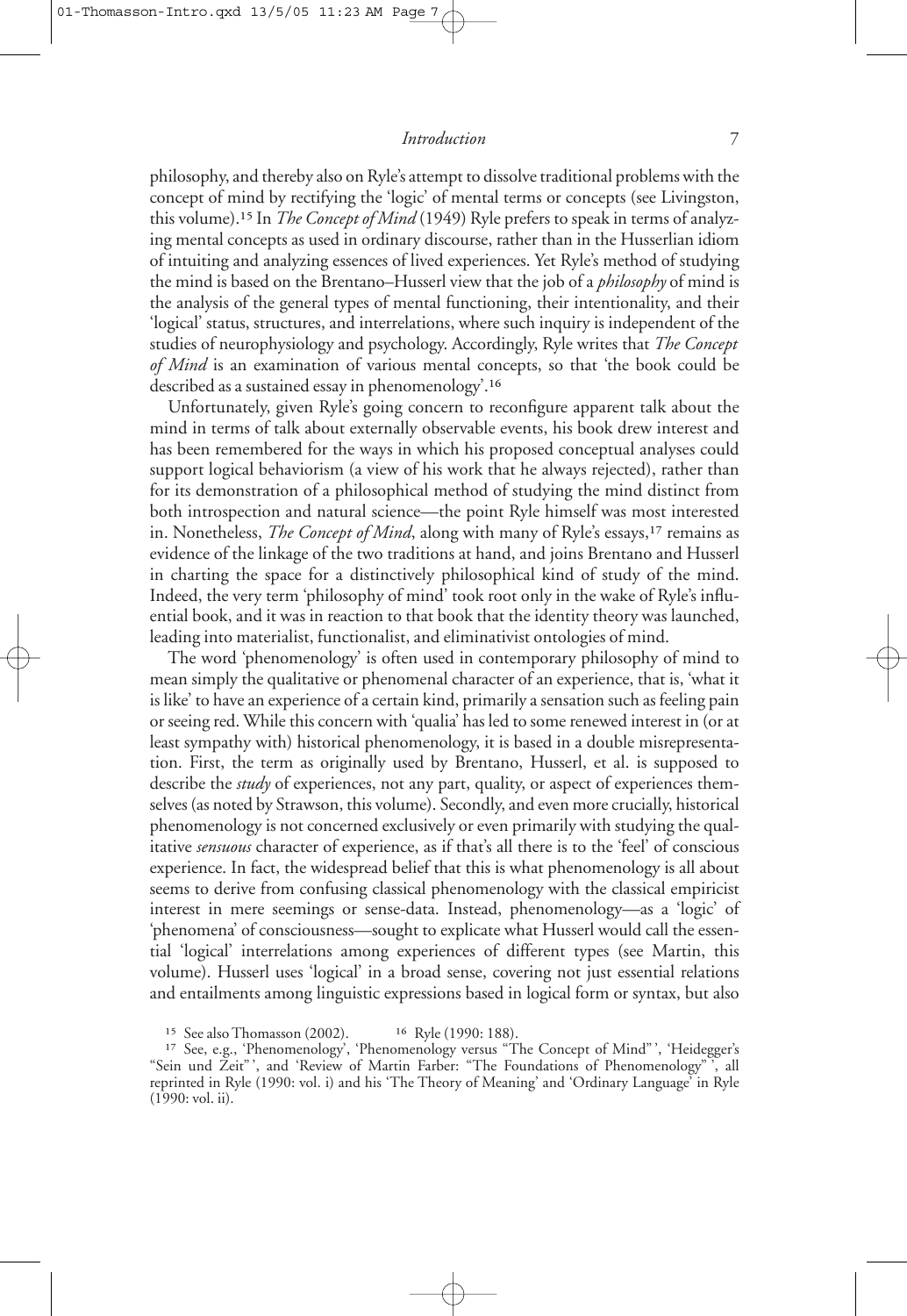essential conceptual relations based in meanings. As a result, in the hands of Husserl and others, phenomenology is focused primarily on the intentional or, as Husserl often puts it, 'logical' form of experiences as *meaningful*. For it is only with regard to experiences considered as fully meaningful and intentional that one can examine the logical, conceptual interrelationships among forms of experience.<sup>18</sup>

Phenomenology as a discipline came of age in Husserl's 1900–1 opus *Logical Investigations*. There Husserl began with an idea of 'pure logic', defined as the theory of theories, studying ideal meanings, including propositions, their logical forms and logical relations, and their semantic representation of objects and states of affairs. This idea of logic led Husserl into a conception of phenomenology as the science of the essence of consciousness in general, studying especially intentionality and the role of meanings in representing objects of consciousness, and then into a phenomenological theory of knowledge.<sup>19</sup> For Husserl, the phenomenological theory of intentionality was thus a generalization of the logical theory of theories (or representational systems), studying meanings as ideal intentional contents of perception, judgment, imagination, emotion, etc. Phenomenology, in Husserl's hands, analyzes the forms and relations of intentional contents, including how they represent individuals, states of affairs, and events in the world. Indeed, today's concerns in philosophy of mind with the truth conditions or satisfaction conditions of contents of belief, perception, desire, etc.—adapting the notion of truth conditions from logical theory—fit smoothly into Husserl's original conception of phenomenology (see Smith, this volume).<sup>20</sup>

Husserl's idea of phenomenology developed hand-in-hand with his theory of intentionality. Brentano had revived the medieval notion of the mind's 'intentio' (aiming toward something), but it was Husserl who brought the concept of intentionality into a really sharp focus (along with Kasimir Twardowski and Alexius Meinong, fellow students of Brentano's). Husserl's innovation was to combine psychological theory (from Brentano) with logical theory (from Bernard Bolzano) into a bona fide theory of

<sup>18</sup> In fact, Husserl's conception of a 'logic' of mental states was influential not only on Ryle (and thereby on the philosophy of mind tradition), but also on the study of language and logic in analytic philosophy. In the late nineteenth century Gottlob Frege introduced new theories of logical form that transformed logic from Aristotelian syllogistic into modern quantifier-predicate logic. The new tools of logic were quickly put to work in philosophical analysis by Bertrand Russell and others. Then, in the 1920s and 1930s, amid the Vienna Circle movement, Rudolf Carnap's logical empiricism sought to use the new logical syntax to develop an ideal language that expresses our knowledge of the world based on sensory experiences, seeking to build up our public language about the world from our private language about sensation. In retrospect, Carnap turned logic through epistemology toward the study of mind: philosophy of logic led Carnap into theory of knowledge and therewith of mind. This turn was no accident, for Carnap had attended Husserl's lectures on phenomenology in 1924–5. In the 1930s and 1940s Alfred Tarski developed a semantic theory of truth, and the foundations of model-theoretic semantics. (See Tarski 1933/1983 and 1944/1952.) Tarski notes Husserl's conception of categories in *Logical Investigations*, central to Husserl's vision of 'pure logic'. And Tarski was occasionally schooled in what is called the Warsaw—Lvov school of philosophy, founded by Kasimir Twardowski, who along with Husserl developed the act—content—object model of intentionality. And so, contrary to the prevailing view, logical theory, too, was intertwined with the roots of both analytic philosophy and phenomenology. (See Friedman (1999). )

<sup>19</sup> On the role of phenomenology in Husserl's overall philosophical system, see David Woodruff Smith (2002). On Husserl's theory of knowledge as grounded in phenomenology, see Willard (1984).<br><sup>20</sup> Compare Searle (1983), and Perry (2001). <sup>20</sup> Compare Searle (1983), and Perry (2001).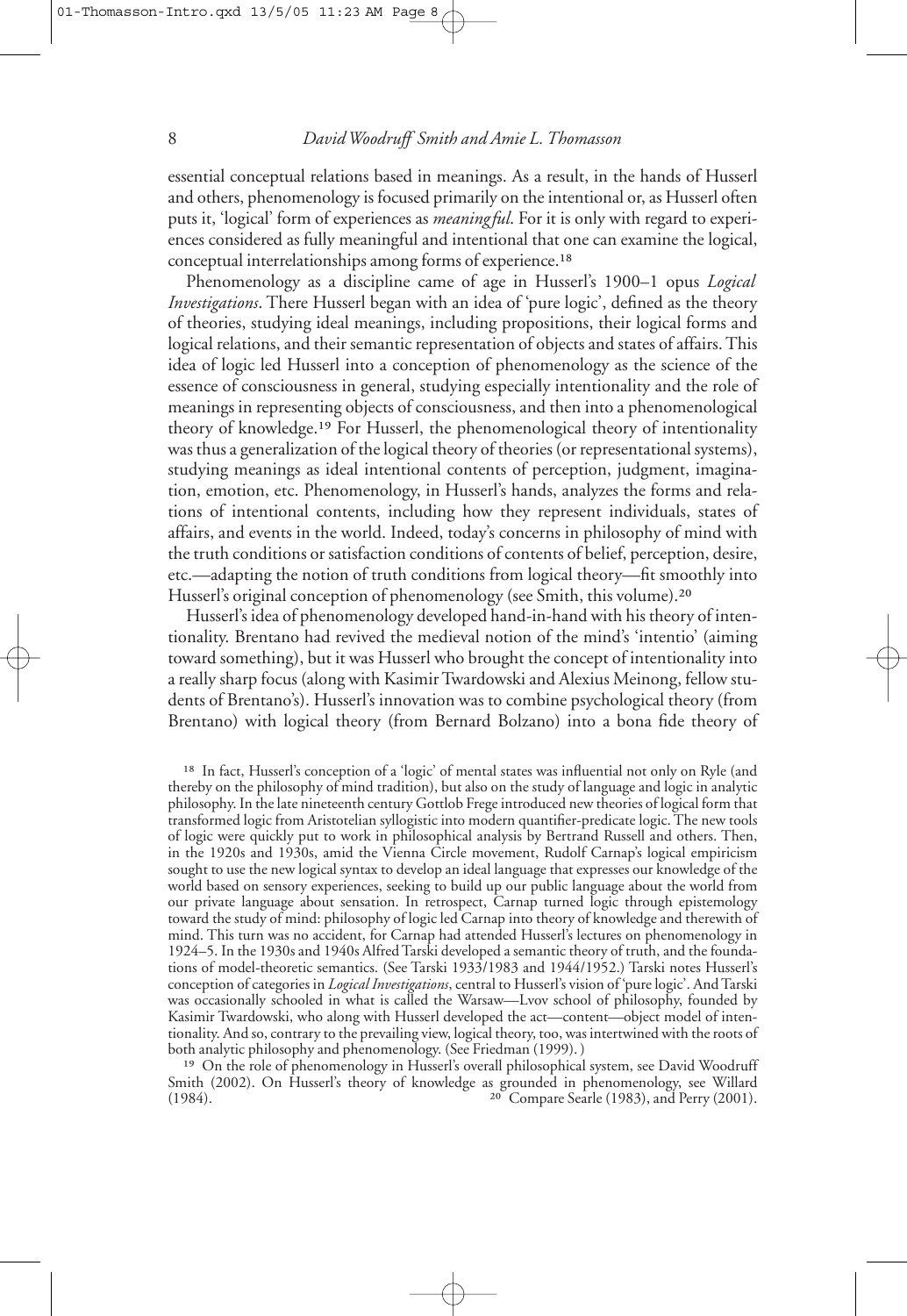intentionality. Very briefly, Husserl's model of intentionality can be depicted in the structure:

 $subject$ —act—content  $\rightarrow$  object.

Each experience or act of consciousness has a subject or ego ('I'), a content or meaning, and, if successful, an object toward which it is directed. The act is experienced by the subject, and is directed from the subject toward the object by way of the content. The content is a meaning (*Sinn* in Husserl's German), and meanings represent objects (individuals, states or affairs, etc.) in accordance with 'logical' or semantical laws, characterizing how various meanings are interrelated and how they represent various objects.<sup>21</sup>

As we have seen, the goal of phenomenology is not to record the 'feel' of one's own mental states, but rather to explicate the essential types and structures of conscious experience as lived (from the first-person perspective), thus the logical or conceptual relations among experience types, with the focus on the intentional or representational structure of experience. Accordingly, the methods of phenomenology do not rely on an introspective 'peering inwards' at one's passing stream of consciousness. Instead, Husserl proposes a new method, what he calls 'phenomenological reduction', the point of which is precisely to redirect our focus away from the entire empirical, natural world, including our real psychological experiences, and to refocus our study of the mind on the essences of conscious experience of various kinds, including especially their intentionality.<sup>22</sup> This method has been regularly misunderstood. Ironically, the method can be rather easily understood, by analogy with some familiar techniques of logical or linguistic analysis.

Although the method is explicated in different ways in different parts of Husserl's corpus, the fundamental idea of phenomenological reduction involves two steps detailed in *Ideas* I (1913). The first is a 'reductive' step that enables us to move from our ordinary world-oriented, world-representing experience to a philosophical description of its features *as* an experience. This is not an ontological reduction, but rather a methodological narrowing of focus, excluding from consideration certain empirical features of experience such as its relationship to the real, physical world. The second step is a generalizing or abstracting step that enables us to move from consideration of real, individual conscious experiences, to examining the general *types* or *essences* of the experiences involved.

Both stages famously involve 'bracketing', a kind of withholding of commitment. In the first stage, we bracket the 'thesis of the natural standpoint', viz., that the world around us (*Umwelt*) exists, the 'fact-world' of natural objects and other subjects and even numbers, so that we (globally) withhold commitment about the world represented in our experience.<sup>23</sup> By bracketing this thesis we can address our experience *as representing*things in the world in certain ways, rather than 'using' our experience so to

<sup>&</sup>lt;sup>21</sup> This semantical model of intentionality is discussed in essays in Dreyfus (1982). The model is detailed, addressing historical precedents and relevant semantical theories, in Smith and McIntyre (1982). A partly differing interpretation of Husserlian intentionality theory is presented in Sokolowski (2000).  $\frac{22 \text{ Ideas I}}{1}$ , Introduction, p. 40; \$79, p. 205. <sup>22</sup> *Ideas* I, Introduction, p. 40; §79, p. 205.

²³ *Ideas* I, §§27–31.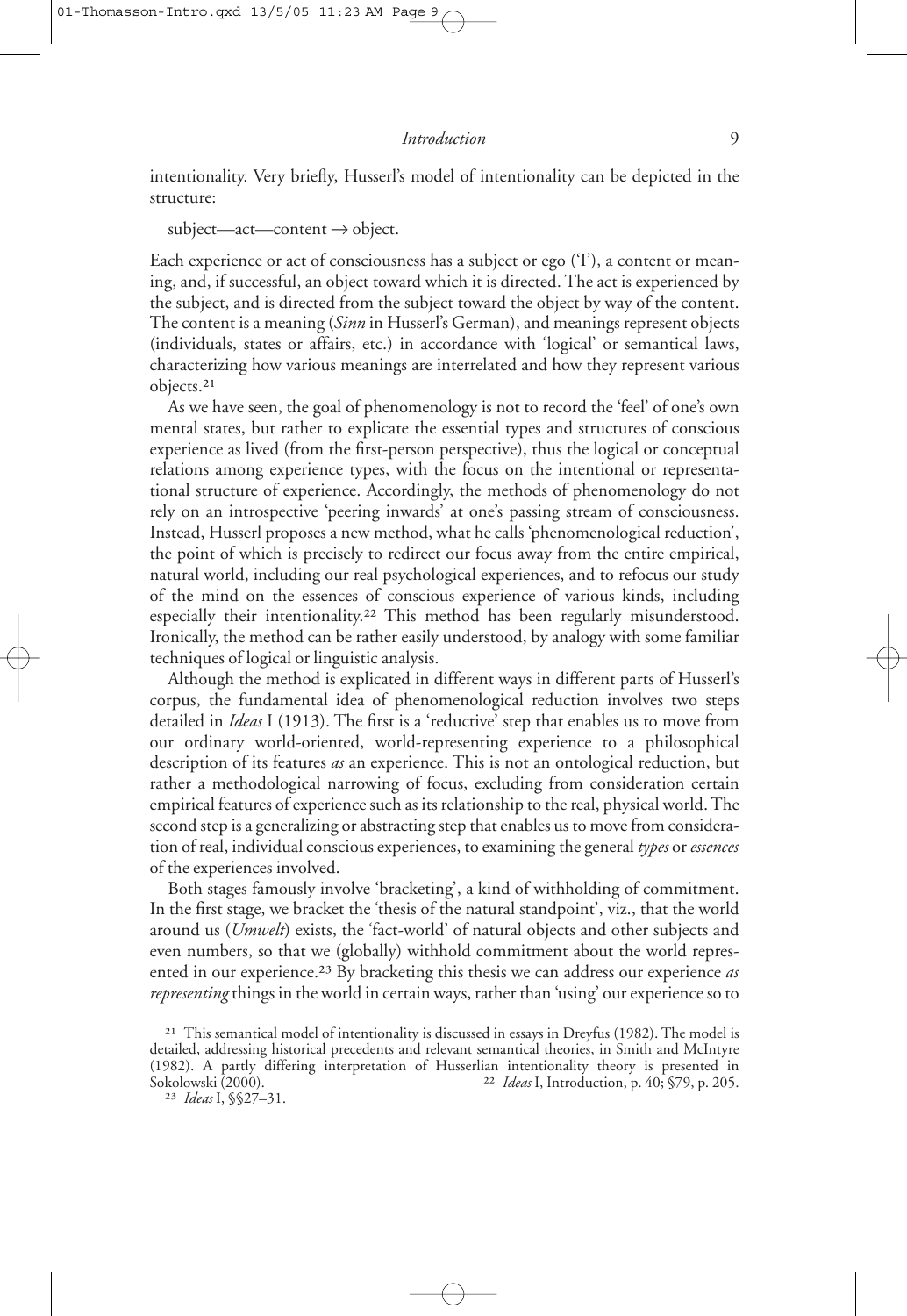represent things in the world. This move is similar to placing a piece of language in quotation marks, say, when we are mentioning what a witness said, rather than using those words to make an assertion ourselves; quotation thus enables us to address the meaningful content of a piece of language without committing ourselves to its truth. So understood, the first stage of phenomenological reduction involves not a pseudoperceptual 'peering' at one's own experience, but rather a form of semantic ascent from world-representing experiences to talk or thought about the representational contents of these experiences. (See details in the articles by Smith and Thomasson, this volume. The term 'semantic ascent' is borrowed from W. V. Quine, whose concern was language.) The idea that knowledge of the contents of one's own mental states may be based in first-order world-directed experience, combined with a kind of conceptual transformation based in withholding commitment about the real nature of the world represented, has in turn been influential on contemporary 'outer awareness' views of self-knowledge developed by Sellars, Shoemaker, and Dretske (see Thomasson, this volume).

In the second stage of phenomenological reduction (sometimes called 'eidetic reduction'), we bracket the very existence of the experience addressed—considered as a real, occurrent experience—so that we can attend to the essence (or eidos) of the experience.<sup>24</sup> That is, we abstract the ideal essence from the concrete experience. Now, a crucial part of the essence of most experiences is their intentionality. As we turn to the structure of intentionality in an experience, we then turn to the content or meaning involved in the experience and its essential interrelations to other meanings ('logical' relations).<sup>25</sup> The essence and therewith the meaning of an experience remain to be studied whether or not there is any actual occurring experience. This way of avoiding reliance on any empirical claim about the existence of particular mental episodes enables us to discuss the *essences* of experiences of various types and the relations among their meaning contents, rather than offering observational reports about the occurrence and content of various particular experiences. In this way Husserl presents 'phenomenology as descriptive theory of the essence of pure experiences'.<sup>26</sup>

The later Husserl introduced a doctrine of 'transcendental idealism' that has vexed his interpreters ever since. For our purposes, we take Husserl to be a realist, not an idealist: the object of a veridical experience is something in the world, not in the mind. His transcendental idealism is then a theory about the role of meaning in the 'constitution' of objects: only through meanings are experiences directed toward certain objects. Alternatively put, we experience an object only 'as' such and such, and this mode of presentation is captured in the act's meaning. Husserl famously introduced the term 'noema' for this meaning, characterizing the noema or noematic meaning of

²⁴ *Ideas* I, §§ 69–75.

<sup>25</sup> *Ideas* I, §§88–90. Meanings and essences are distinct in kind: the essence or property of being an elm tree is distinct from the meaning or concept of an elm. For Husserl, the meaning 'elm' is part of the content of seeing or thinking about an elm, and the experience's being intentionally directed via that meaning is part of the essence of the experience. In the *Logical Investigations* Husserl had identified the intentional content or meaning in an act of consciousness with the act's species or essence of being directed in a certain way. Later, by the time of *Ideas* I, he distinguished these two types of ideal entities, introducing the Greek term 'noema' for the meaning (*Sinn*) of an act.

<sup>26</sup> *Ideas* I, §75. The phrase quoted is the title of that section.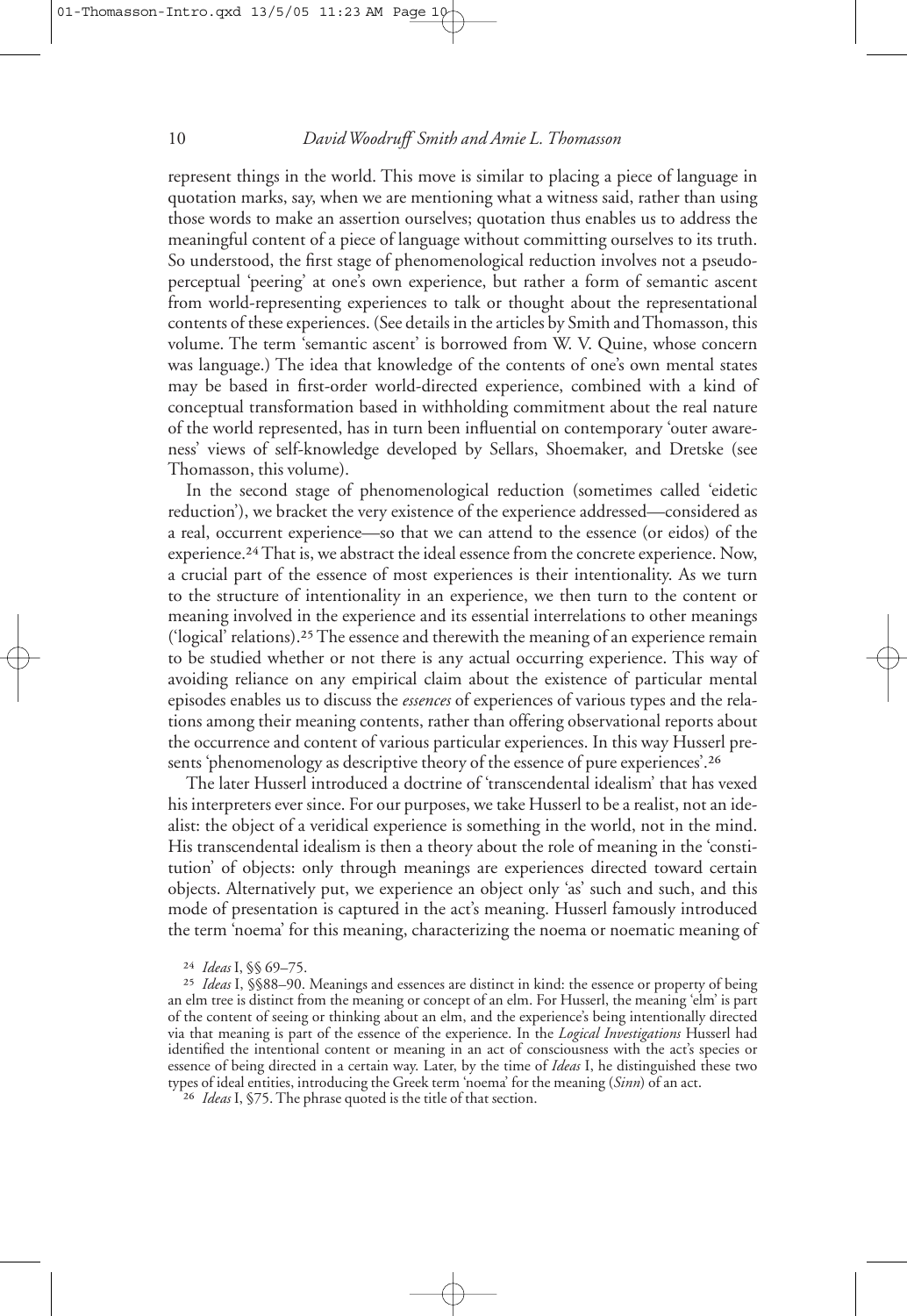an experience as the 'object-as-intended', somewhat as Kant spoke of 'phenomena' as 'things-as-they-appear'. The Kantian terminology may suggest, wrongly, that consciousness brings the world into existence, but that is not the point, on our reading of Husserl. In any case, interpretative issues aside, it is clear that neither the methods of his phenomenology nor its results for philosophy of mind involve one in any commitment to a metaphysical thesis of idealism.<sup>27</sup>

This brief sketch should be enough to make it clear that the phenomenological approach to the mind has been interwoven with the contemporary analytic 'philosophy of mind' tradition—despite common misconceptions in the histories of both philosophy of mind and phenomenology—and that its central methods and concepts are neither mysterious nor in conflict or competition with those of the empirical cognitive sciences. Yet it is not these historical facts in themselves that are of greatest interest, but rather the way in which the approach of the phenomenological tradition may help overcome some of the shortcomings of contemporary philosophy of mind. Work in the phenomenological tradition has long provided an alternative route to the study of the mind that avoids both introspectionism and collapsing the study of the mental into behavioral psychology or neuroscience. Indeed, the phenomenological approach to the mind was designed, in its very conception by Brentano, as complementary to, not in competition with, the results of empirical science—thus of neuroscience, empirical psychology, evolutionary biology, and the like (cf. Bickle and Ellis, this volume). Perhaps most importantly of all, the distinctively phenomenological approach to the mind has yielded a variety of detailed concrete analyses—notably, of consciousness, perception, intentionality, time-consciousness, and action—that can lead the way to reexamining current debates on these topics from a perspective unencumbered by some of the methodological and terminological commitments accrued by the analytic tradition's dedication to a publicly observable natural-scientific approach to the mind (see Strawson, this volume).

# 3. PHENOMENOLOGY AND PHILOSOPHY OF MIND IN THE ESSAYS TO FOLLOW

While some of the essays in this volume draw explicitly on historical work in phenomenology and others apply a phenomenological approach directly to contemporary problems or indicate the role of the phenomenological amid empirical studies, all help demonstrate the ways in which a phenomenological approach to the mind can both enrich and sharpen discussion in the philosophy of mind.

The essays below are divided into five parts. Those in Part I all contribute to understanding the place of phenomenology amidst other strands of work in philosophy of mind. Paul Livingston's essay reopens the history of philosophy of mind, especially functionalism, exhibiting its motivations and continuities with historical phenomenology, as both traditions seek to provide a logical/conceptual analysis of our mental terms and concepts. Understanding the commonalities between them helps bring to

<sup>27</sup> See the discussion of transcendental idealism in David Woodruff Smith (1995).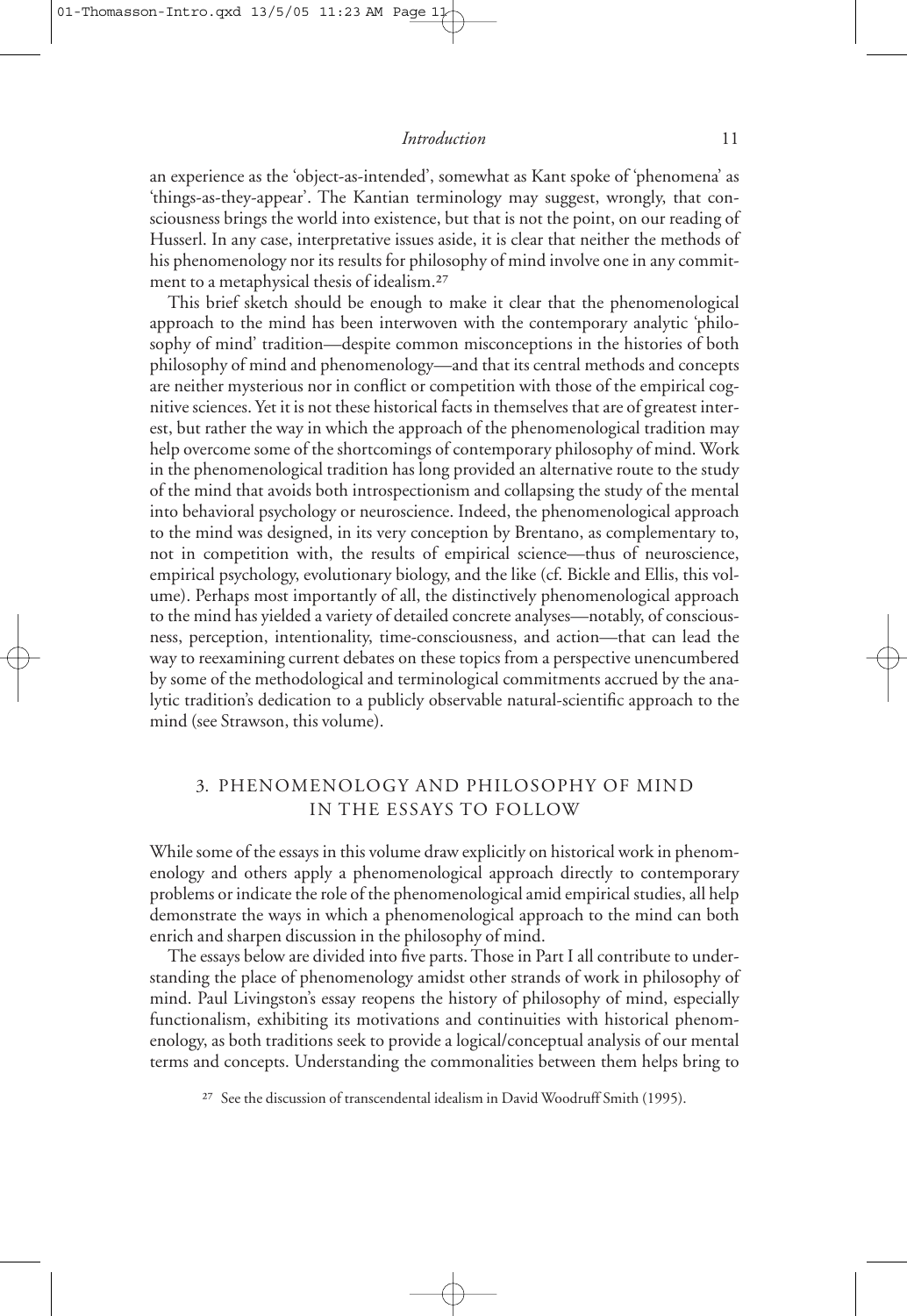the fore the problems both approaches face in attempting to explain consciousness. Galen Strawson attempts to cut through the terminological accretions left behind by the tradition of analytic philosophy of mind, in its rush to explain features like intentionality, representation, and the like by separating them from experience and considering their application to non-conscious entities such as robots and thermometers. The terminological tangles that have resulted, he argues, have obscured some basic and obvious truths about the mind—for example, that there is cognitive experiential-qualitative content, and that intentionality is categorical, occurrent, and experiential—and have left the philosophy of mind mired in pseudo-disputes generated by bad terminological choices. Reaching back to a tradition of historical phenomenology, which preceded the later terminological tangles, may thus provide hope of a way out of contemporary pseudo-debates to rediscover certain natural and obvious views about the mental. In the final essay of this part Taylor Carman picks up a similar theme, arguing that eliminativisms like Dennett's are incoherent in denying the existence of qualitative sensory experience given the fallibility of our experience reports, for ultimately that means denying that there is anything about which we are fallible. As a result, we cannot coherently eliminate experience in favor of mere verbal judgments (Dennett's 'heterophenomenology'), and we must accept that we have some access to the structures and contents of our own experience, even if we are not infallible about them.

But what is the distinctively first-person access to experience supposed to be, which makes possible not only knowledge of our own mental states, but also a phenomenological approach to the mind? This is the central question behind the essays of Part II, which seek to draw out the possibility and distinctive characteristics of first-person knowledge, and its relation to the third-person knowledge characteristic of the neurosciences. David Woodruff Smith begins the section by explicating the sort of 'inner awareness' that forms the basis for phenomenological knowledge in a way that avoids the shortcomings of higher-order views. Properly understood, Smith argues, inner awareness in the phenomenological sense can provide a way to understand the characteristic privacy of inner awareness without making it incommunicable or beyond the reach of intersubjectively practiced phenomenology. Amie Thomasson, like Smith, insists that phenomenology is not based in any kind of inwardly directed observations of one's own mental states, by explicating and reinterpreting the central Husserlian method for phenomenology: the phenomenological reduction. Properly understood, Thomasson argues, phenomenological reduction is based in the idea that our knowledge of our own mental states is based not in introspective observation of them, but rather in our familiar outer observations of the world, combined with certain cognitive transformations initiated by bracketing assumptions about the world represented in our normal (outwardly directed) experience. So understood, phenomenological reduction does not rely on the viability of introspective approaches to the mind. More importantly, we can derive a new 'cognitive transformation' theory of self-knowledge based on Husserl's phenomenological reduction that may provide a viable contribution to contemporary debates about self-knowledge. Finally, John Bickle and Ralph Ellis bring issues about phenomenological methods and results into discourse with results of contemporary neuroscience. There is recent evidence that experiences very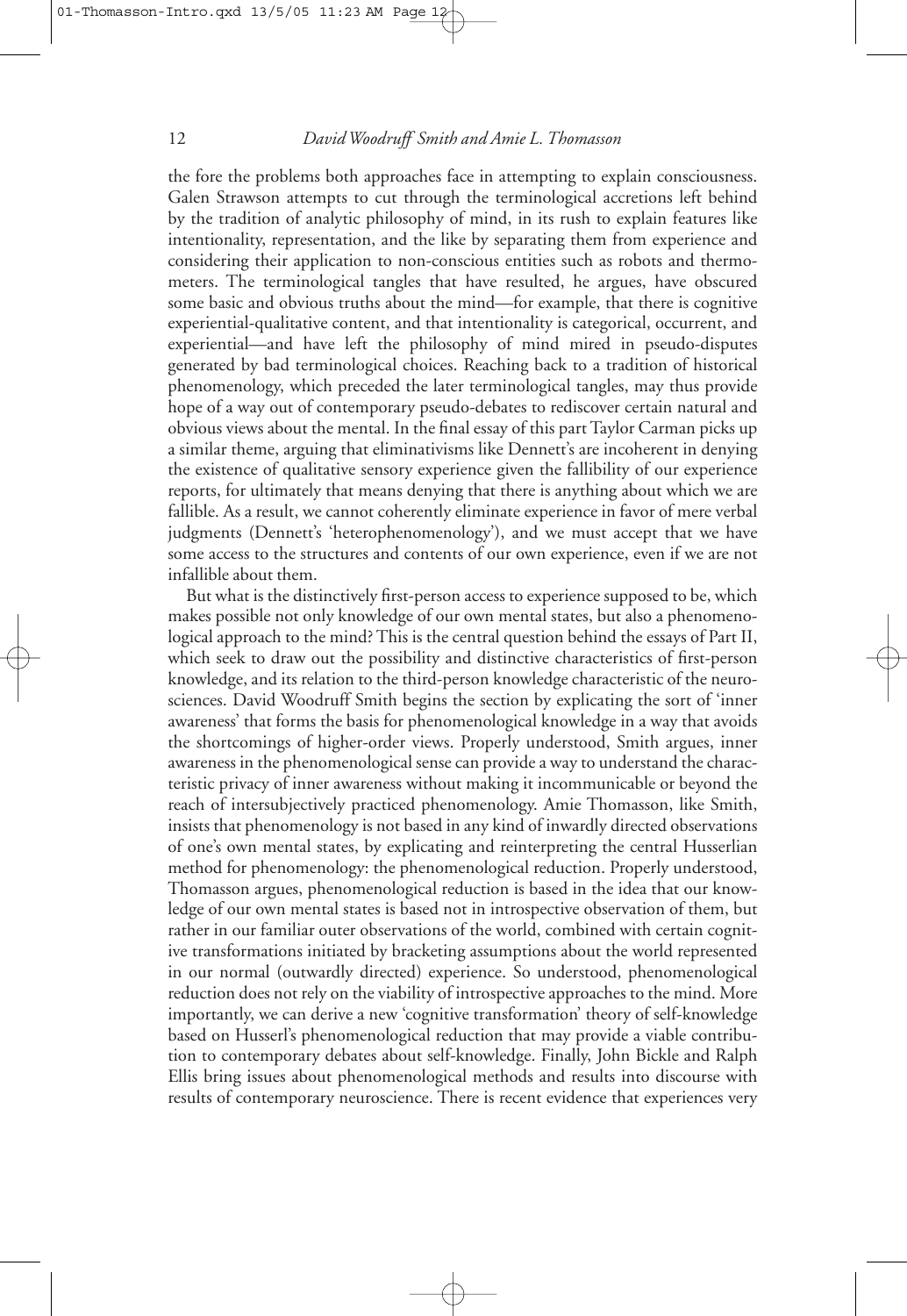similar to those produced by normal sensation may be brought about by cortical microstimulation in the brain, and some have thought that this undermines claims to first-person phenomenological knowledge. But Bickle and Ellis argue that this latter reaction is based on confusing phenomenology with certain forms of folk psychology from which Husserl explicitly distinguished it. If we properly understand the goals and methods of phenomenology, they argue, we can see that not only is there no conflict between these results of neuroscience and phenomenology, but combining the two approaches may provide a useful route to address the hard problem of consciousness.

With the role and methods of phenomenology clarified, the essays of the later three parts apply some of the results of phenomenological work to other issues in contemporary philosophy of mind, beginning in Part III with the central issue of intentionality. Johannes Brandl begins by reaching back to consider Brentano's view that intentionality involves a relation between a subject and an immanent intentional or 'in-existent' object. This 'immanence' theory of intentionality, Brandl argues, is far more defensible than is commonly realized. Indeed, a contemporary version of the theory that takes the relevant immanent objects to be mental information bearers may be able to help explain the subjectivity of experience. Richard Tieszen addresses the largely ignored question of how we can account for intentional relations not just to concrete, perceived objects, but also to abstracta such as the objects studied in mathematics. Tieszen argues that, unlike many approaches to the mind, a Husserlian phenomenological account may offer the way to understand consciousness of abstract objects; indeed Gödel appealed to Husserl for just this purpose.

The three essays of Part IV examine three different senses in which there may be unities across different conscious experiences. First, Wayne Martin greatly clarifies the basic goals of phenomenology by reexamining Husserl's idea of phenomenology as a 'logic of consciousness'. Martin shows that taking this idea seriously presupposes conceiving of mental states not as atomistic, qualitative entities (as sense-data might be considered), but rather as intentional, meaningful states unified by internal relations among them. So understood, Husserl's ideal of phenomenology as a logic of consciousness may provide a distinctive approach to understanding consciousness as a cognitive and rule-governed domain that can present us with a world. Sean Kelly addresses the unities of conscious states as they unfold *over time*, asking how it is possible for us to experience (at a time) events that, like motion, must unfold over time. He brings the 'retention' view favored by Locke, Hume, and Husserl into dialogue with the 'specious present' view defended by James, Broad, and Dainton, arguing that the former has advantages that have long been overlooked by those steeped only in the 'analytic' tradition. In fact, Kelly argues, we can use Merleau-Ponty's descriptions of the phenomenology of indeterminate experience as the basis for giving more positive content to Husserl's 'retention' view, on the way to a more adequate understanding of the nature of time-consciousness. In the third essay of this part, Kay Mathiesen addresses the unities that may exist across experiences of different *individuals*, resulting in a 'collective consciousness'. While collective consciousness is often thought to play a role in the understanding of collective behavior and even in establishing conventions and a social world, how individuals may come to share in a collective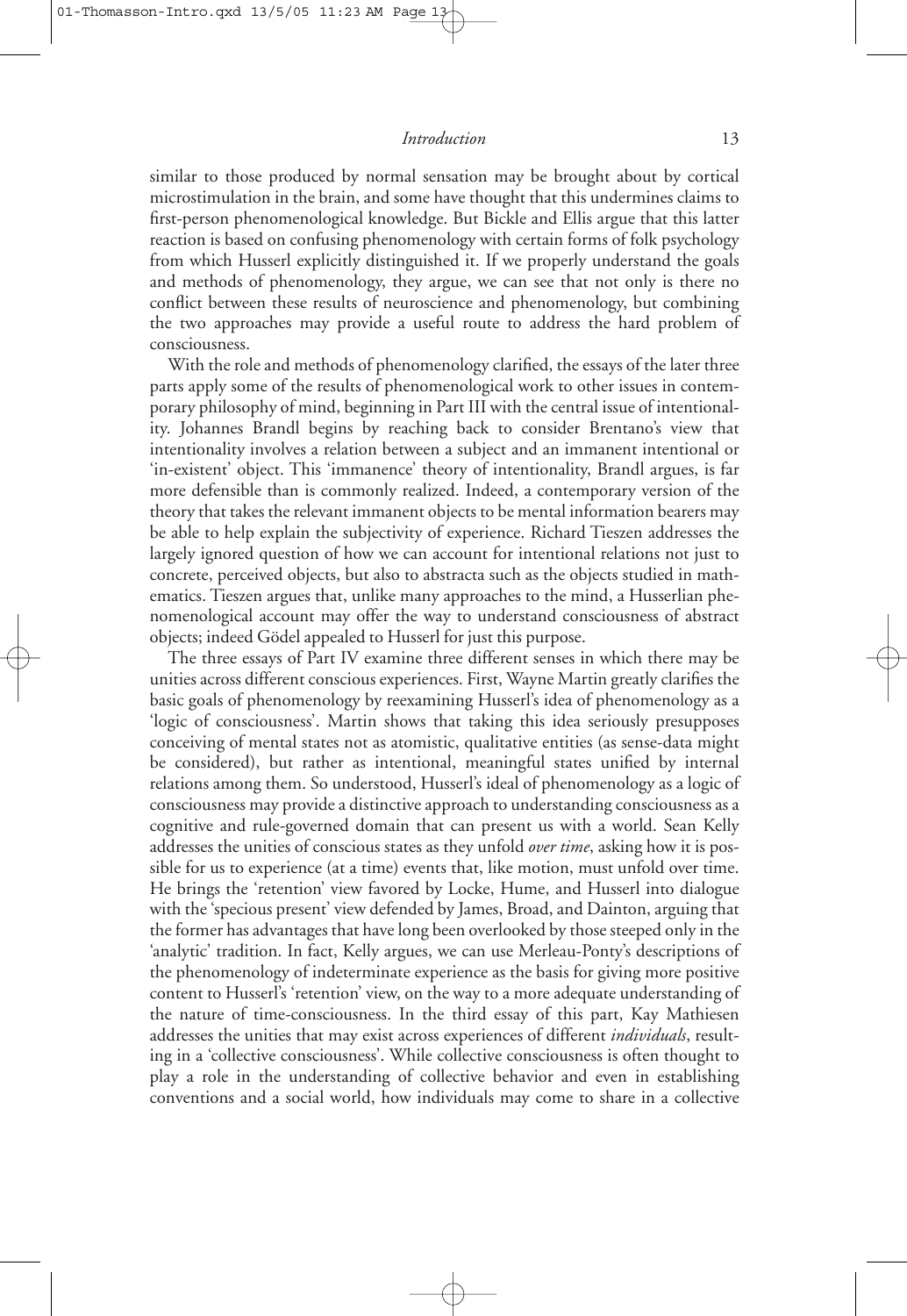consciousness is little understood. Mathiesen argues that we can make headway in this project by appealing to Husserl's idea of social 'subjectivities', although, to complete the task, we must also (as Alfred Schutz pointed out) supplement Husserl's story with an account of how social subjectivities may be constituted by the conscious acts of individuals.

Finally, the essays in Part V show how a phenomenological approach, and/or some results of classical phenomenology, may aid our understanding of the relation between perception, sensation, bodily awareness, and action. Clotilde Calabi reexamines the phenomenology of perception, arguing that normativity is involved even in perception, as perceivers exercise a faculty of attention that makes certain features show up as salient, and as providing reasons for action. In the second essay, Charles Siewert develops a new account of what is distinctive about sensory, as opposed to cognitive, intentionality. Building on ideas from Merleau-Ponty's *Phenomenology of Perception*, he argues that sensory intentionality is distinctive in being inseparably tied to our capacities for movement, indeed to our 'motor skills'. In the final essay, José Bermúdez similarly utilizes Merleau-Ponty's work on bodily awareness, combining it with recent research in scientific psychology on proprioception and motor control, to provide a new taxonomy of types and levels of bodily awareness, and to develop a better understanding of the difference between awareness of our own bodies and that of external objects.

While these essays address different topics using different aspects of phenomenology, they jointly provide models of how phenomenology may help us make progress in understanding the mind, complementing the work of psychology and neuroscience, and influencing, enriching, and occasionally providing a corrective to, dominant strains of analytic philosophy of mind. We hope that work like this can help lead to greater balance and progress in the philosophy of mind and phenomenology, as well as to a reassessment of the relationship between the two disciplines.

#### REFERENCES

Armstrong, David M. (1999) *The Mind-Body Problem: An Opinionated Introduction* (Boulder, Colo.: Westview).

- Block, Ned, Flanagan, Owen, and Güzeldere, Güven (eds.) (1997) *The Nature of Consciousness: Philosophical Debates* (Cambridge, Mass.: MIT Press).
- Brentano, Franz (1982) *Descriptive Psychology*, trans. and ed. Benito Müller (London: Routledge).
- —— (1874/1995) *Psychology from an Empirical Standpoint*, trans. Antos C. Rancurello, D. B. Terrell, and Linda L. McAlister (London: Routledge).

Chalmers, David J. (ed.) (2002) *Philosophy of Mind: Classical and Contemporary Readings* (Oxford and New York: Oxford University Press).

Dennett, Daniel (1987) *The Intentional Stance* (Cambridge, Mass.: MIT Press).

- Dreyfus, Hubert L. (ed.) (1982) *Husserl, Intentionality and Cognitive Science* (Cambridge, Mass.: MIT Press).
- Dummett, Michael (1993–8) *Origins of Analytic Philosophy* (Cambridge, Mass.: Harvard University Press).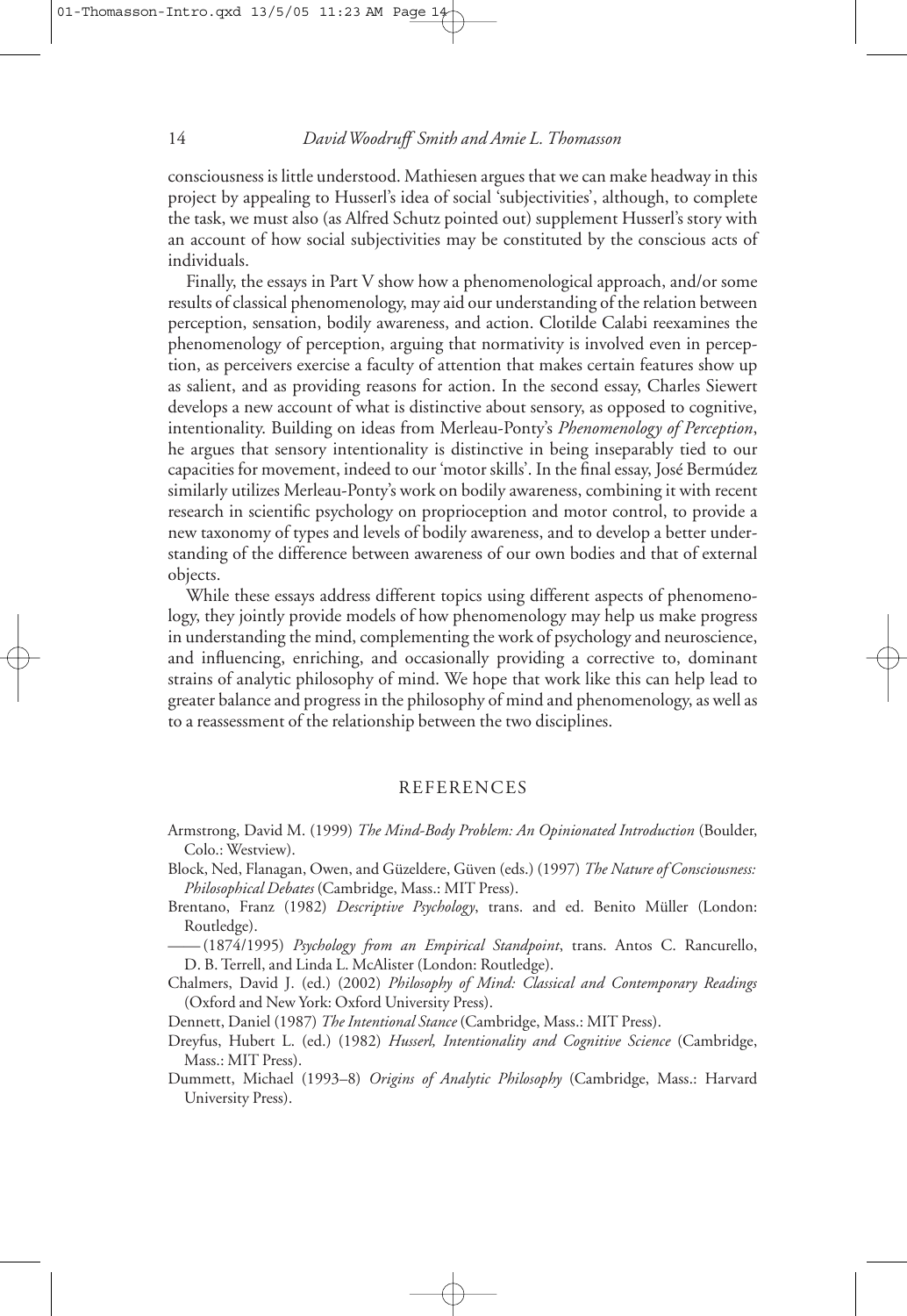Fodor, Jerry (1982) 'Methodological Solipsism considered as a Research Strategy in Cognitive Psychology', in Dreyfus (1982: 277–303).

Friedman, Michael (1999) *Reconsidering Logical Positivism* (Cambridge and New York: Cambridge University Press).

Husserl, Edmund (1913/1962) *Ideas: General Introduction to Pure Phenomenology*, trans. W. R. Boyce Gibson (New York: Collier).

—— (1913/1983) *Ideas toward a Pure Phenomenology and a Phenomenological Philosophy: General Introduction to Pure Phenomenology*, Book I, trans. Frederick Kerston (Dordrecht and Boston: Kluwer Academic Publishers). [Known as *Ideas* I]

—— (1990) *Collected Papers*, ii (Bristol: Thoemmes).

Perry, John (2001) *Knowledge, Possibility and Consciousness* (Cambridge, Mass.: MIT Press).

Moran, Dermot (2000) *Introduction to Phenomenology* (London and New York: Routledge).

Petitot, Jean, Varela, Francisco J., Pachoud, Bernard, and Roy, Jean-Michel (eds.) (1999) *Naturalizing Phenomenology: Issues in Contemporary Phenomenology and Cognitive Science* (Stanford: Stanford University Press; Cambridge and New York: Cambridge University Press).

Putnam, Hilary (1981) *Reason*, *Truth and History* (New York: Cambridge University Press).

—— (1987) *The Many Faces of Realism* (La Salle, Ill.: Open Court).

—— (1983) *Representation and Reality* (Cambridge, Mass.: MIT Press).

Ryle, Gilbert (1949) *The Concept of Mind* (Chicago: University of Chicago press).

—— (1990) *Selected Papers*, 2 vols (Bristol: Thoemmes), 179–96.

Searle, John R. (1983) *Intentionality* (Cambridge and New York: Cambridge University Press). Skinner, B. F. (1938) *The Behavior of Organisms* (New York: Appleton-Century-Crofts).

Smith, Barry (1994) *Austrian Philosophy: The Legacy of Franz Brentano* (Chicago: Open Court).

Smith, Barry and Smith, David Woodruff (eds.) (1995) *The Cambridge Companion to Husserl* (Cambridge and New York: Cambridge University Press).

Smith, David Woodruff (2003) 'Phenomenology', in *The Stanford Encyclopedia of Philosophy, Winter 2003 edition, Edward N. Zatta, editors,* http://plato.stanford.edu/archives/win 2003/entries/phenomenology.

—— (1995) 'Mind and Body', in Barry Smith and David Woodruff Smith (1995: 372–84).

—— (2002) 'What is "Logical" in Husserl's *Logical Investigations*? The Copenhagen Interpretation', in Dan Zahavi and Frederik Stjernfelt (eds.), *One Hundred Years of Phenomenology: Husserl's Logical Investigations Revisited* (Dordrecht and Boston: Kluwer Academic Publishers), 51–65.

Smith, David Woodruff and McIntyre, Ronald (1982) *Husserl and Intentionality* (Dordrecht and Boston: Reidel).

Sokolowski, Robert (2000) *Introduction to Phenomenology* (Cambridge and New York: Cambridge University Press).

Tarski, Alfred (1933/1983) 'The Concept of Truth in the Languages of the Deductive Sciences', in *Logic*, *Semantics*, *Metamathematics: Papers from 1923 to 1938*, ed. John Corcoran (Indianapolis: Hackett).

—— (1944/1952) 'The Semantic Conception of Truth', in Leonard Linsky (ed.), *Semantics and the Philosophy of Language* (Urbana: University of Illinois Press). Originally published in *Philosophy and Phenomenological Research* 4 (1944).

Thomasson, Amie L. (2002) 'Phenomenology and the Development of Analytic Philosophy', *Southern Journal of Philosophy* 40, Supplement (Proceedings of the 2001 Spindel Conference 'Origins: The Common Sources of the Analytic and Phenomenological Traditions'): 115–42.

Watson, J. B. (1914) *Behavior* (New York: H. Holt).

—— (1925) *Behaviorism* (New York: W. W. Norton).

Willard, Dallas (1984) *Logic and the Objectivity of Knowledge*(Athens, OH: Ohio University Press).